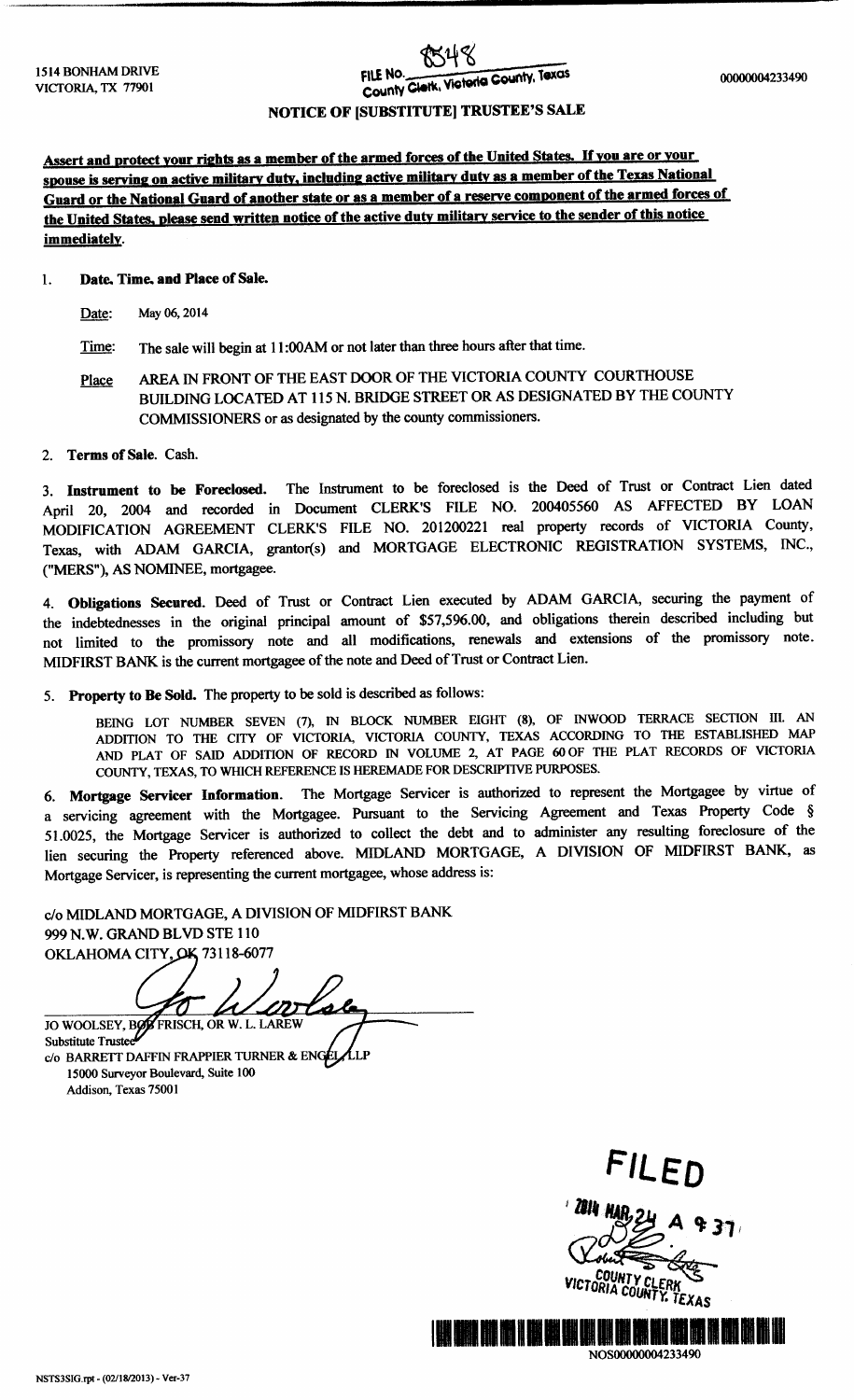#### NOTICE OF SUBSTITUTE TRUSTEE'S SALE

PILE Victoria County, Texas

VICTORIA County Deed of Trust:

Dated: June 30, 1999

Amount: \$49,500.00 014 Apr 2 Apr 2 Apr 2 Apr 2 Apr 2 Apr 2 Apr 2 Apr 2 Apr 2 Apr 2 Apr 2 Apr 2 Apr 2 Apr 2 Apr 2 Apr 2 Apr 2 Apr 2 Apr 2 Apr 2 Apr 2 Apr 2 Apr 2 Apr 2 Apr 2 Apr 2 Apr 2 Apr 2 Apr 2 Apr 2 Apr 2 Apr 2 Apr 2

Grantor(s): DOROTHY RIOJAS, GEORGE RIOJAS and SYLVIA RIOJAS

Original Mortgagee: SOUTHERN CAPITAL CORP. PROFIT SHARING PLAN

Current Mortgagee: CITIMORTGAGE, INC.

Jar<del>etti v</del> VIT COUNTY CLERK

x

Mortgagee Address: CITIMORTGAGE, INC., 1000 Technology Drive, O'Fallon, MO 63388

Recording Information: Document No. 199908847

THE CITY OF VICTORIA, VICTORIA COUNTY TEXAS ACCORDING TO THE COLLEGE HEIGHTS, AN ADDITION TO ADDITION OF RECORD IN VOLUME 2 AT PACE 5 OF THE BLAT DEGREES ASSESSMENTED MAP AND PLAT OF SAID REFERENCE IS HERE MADE FOR DESCRIPTIVE PURPOSES. 5, ALCORDS OF VICTORIA COUNTY, TEXAS, TO WHICH

Date of Sale: May 6, 2014 between the hours of 11:00 AM. and 2:00 PM.

# Earliest Time Sale Will Begin: 11:00 AM

Place of Sale: The foreclosure sale will be conducted at public venue in the area designated by the VICTORIA County Commissioners<br>Court pursuant to Section 51.002 of the Texas Property Code as the place where foreclosure s designated by the Commissioners Court, the sale will be conducted at the place where the Notice of Trustee's Sale was posted.

OSCAR CABALLERO OR DONNA CABALLERO have been appointed as Substitute Trustee(s), ('Substitute Trustee') each empowered to act independently, in the place of said original Trustee, upon the contingency and in the manner authorized by said Deed of Trust.

The Substitute Trustee will sell the Property by public auction to the highest bidder for cash at the place and date specified. The sale will begin at the earliest time stated above or within three (3) hours after that tim

If the sale is set aside for any reason, the Purchaser at the sale shall be entitled only to a retum of the funds pald. The Purchaser shall have<br>no further recourse against the Mortgagor, the Mortgagee or the Mortgagee's a

Notice is further that the terms of the Deed of Trust, conveyance of the Property shall be made 'AS IS' 'WHERE IS' without any representations and warranties whatsoever, express or implied, and subject to all matters of record affecting the Property.

A debtor who is serving on active military duty may have special rights or relief related to this notice under federal law, including the<br>Servicemembers Civil Relief Act (50 U.S.C. app. Section 501 et seg.), and state law, and protect your rights as a member of the armed forces of the United States. If you are or your spouse is serving on active<br>military duty, including active military duty as a member of the Texas National Guard or the Nati member of a reserve component of the armed forces of the United States, please send written will be nother state or as a service to the sender of this notice.

HUGHES, WATTERS& ASKANASE, LLP. 333 Clay, Suite 2900 333 Clay, Suite 2900<br>Houston, Texas 77002<br>Reference: 2014-018654<br>Reference: 2014-018654

'M lus 'D

7301 N. Hwy 161, Ste. 305 Irving, Texas 75039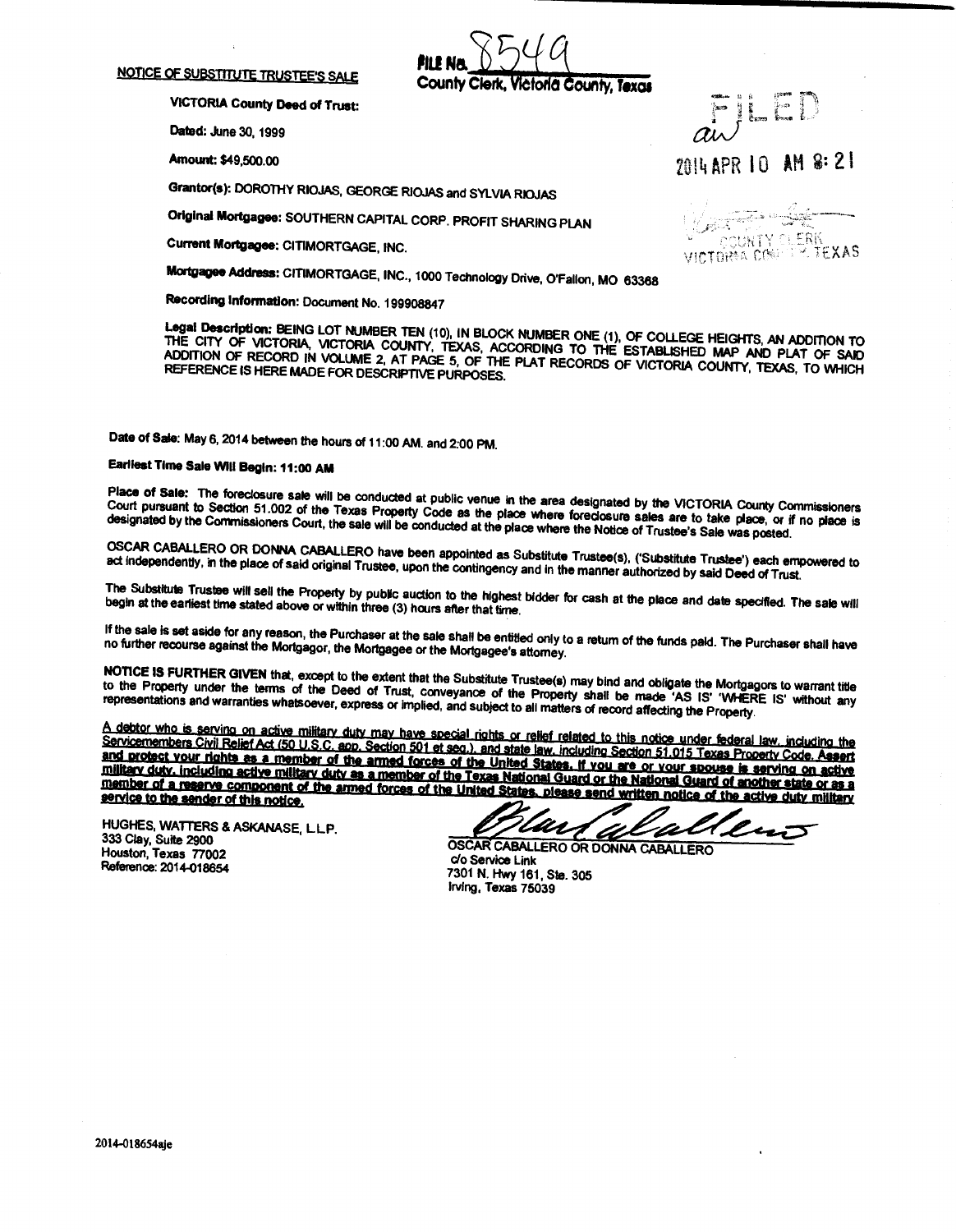FILED

FILE NO. 8550 2011 2014 APR 14 A 11:30 County Clerk, Victoria County, Texas

Notice of Foreclosure Sale

.<br>44 3 VICTORIA COUNTY. TEXAS

Assert and protect your rights as a member of the armed forces of the United States. If you are or your spouse is serving on active military duty, including active military duty as a member of the Texas National Guard or the National Guard of another state or as a member of a reserve component of the armed forces of the United States, please send written notice of the active duty military service to the sender of this notice immediately.

1. Property to Be Sold. The property to be sold is described as follows:

See property description on attached Exhibit "A".

2. Instrument to be Foreclosed. The instrument to be foreclosed is the deed of trust recorded in Instrument No. 201104316 of the Official Public Records of Victoria County, Texas.

3. Date, Time, and Place of Sale. The sale is scheduled to be held at the following date, time, and place:

Date: May 6, 2014

 $\blacktriangleright$ 

Time: The sale will begin no earlier than 10:00 a.m. or no later than three hours thereafter. The sale will be completed by no later than 4:00 p.m.

Place: Victoria County Courthouse, Texas, at the following location:

FRONT OF THE EAST DOOR OF THE COURTHOUSE BUILDING LOCATED AT 115 NORTH BRIDGE STREET OR AS DESIGNATED BY THE COUNTY COMMISSIONER'S OFFICE or as designated by the County Commissioners Court.

The deed of trust permits the beneficiary to postpone, withdraw, or reschedule the sale for another day. In that case, the trustee or substitute trustee under the deed of trust need not appear at the date, time, and place of <sup>a</sup> scheduled sale to announce the postponement, withdrawal, or rescheduling. Notice of the date of any rescheduled foreclosure sale will be reposted and refiled in accordance with the posting and filing requirements of the Texas Property Code. The reposting or refiling may be after the date originally scheduled for this sale.

4. Terms of Sale. The sale will be conducted as a public auction to the highest bidder for cash, subject to the provisions of the deed of trust permitting the beneficiary thereunder to have the bid credited to the note up to the amount of the unpaid debt secured by the deed of trust at the time of sale.

Those desiring to purchase the property will need to demonstrate their ability to pay their bid immediately in cash if their bid is accepted.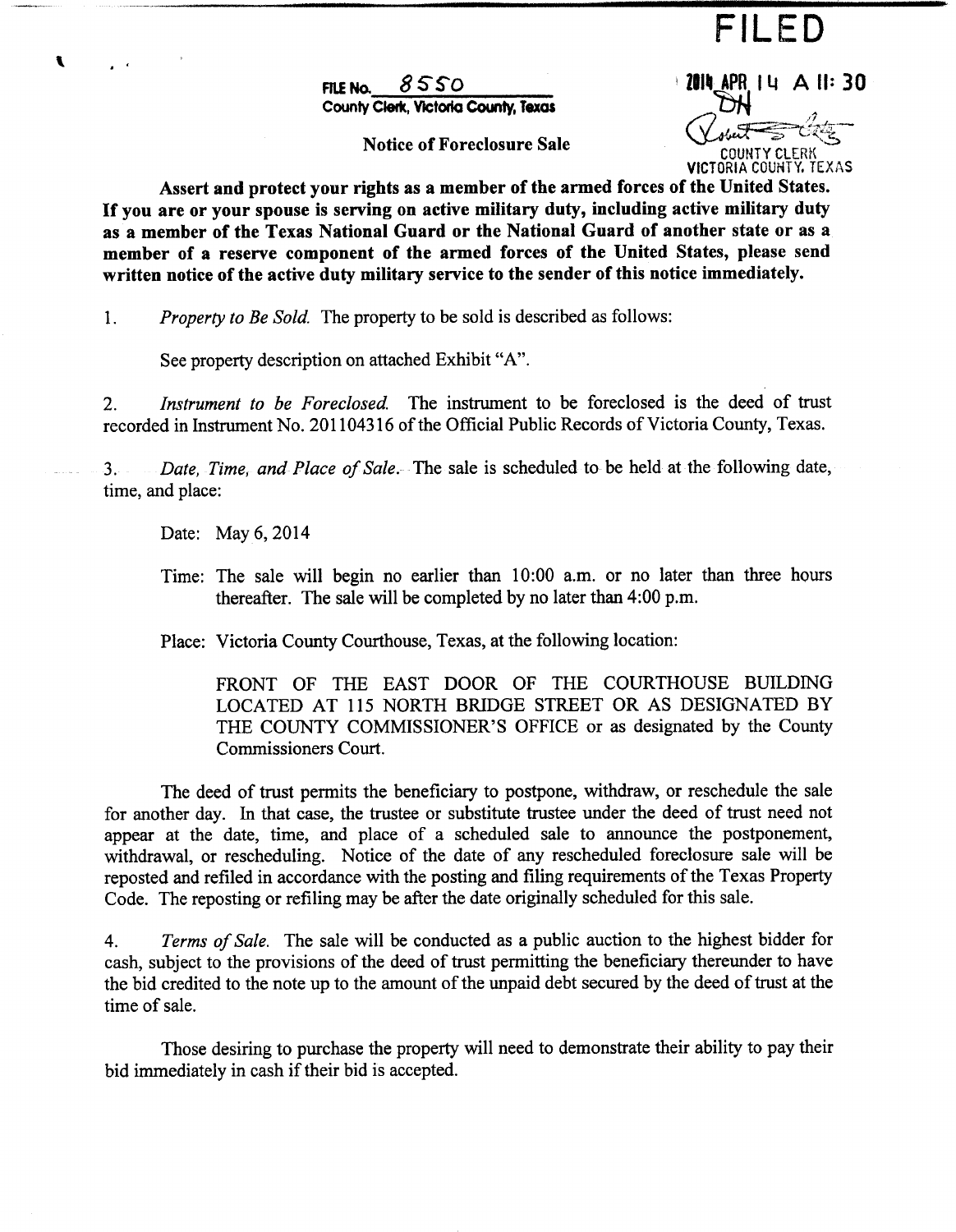The sale will be made expressly subject to any title matters set forth in the deed of trust, but prospective bidders are reminded that by law the sale will necessarily be made subject to all prior matters of record affecting the property, if any, to the extent that they remain in force and effect and have not been subordinated to the deed of trust. The sale shall not cover any part of the property that has been released of public record from the lien of the deed of trust. Prospective bidders are strongly urged to examine the applicable property records to determine the nature and extent of such matters, if any.

Pursuant to the deed of trust, the beneficiary has the right to direct the Trustee to sell the property in one or more parcels and/or to sell all or only part of the property.

Pursuant to section 51. 009 of the Texas Property Code, the property will be sold in "as is, where is" condition, without any express or implied warranties, except as to the warranties of title (if any) provided for under the deed of trust. Prospective bidders are advised to conduct an independent investigation of the nature and physical condition of the property.

Pursuant to section 51. 0075 of the Texas Property Code, the trustee reserves the right to set further reasonable conditions for conducting the sale. Any such further conditions shall be announced before bidding is opened for the first sale of the day held by the trustee or any substitute trustee.

5. Type of Sale. The sale is a nonjudicial deed-of-trust lien foreclosure sale being conducted pursuant to the power of sale granted by the deed of trust executed by Adolph Hopkins and Wendy Wright.

The real property and personal property encumbered by the deed of trust will be sold at the sale in accordance with the provisions of the deed of trust and as permitted .by section 9.604(a) of the Texas Business and Commerce Code.

6. Obligations Secured. The deed of trust provides that it secures the payment of the indebtednesses and obligations therein described (collectively, the "Obligations") including but not limited to the promissory note in the original principal amount of \$52,000.00, executed by Adolph Hopkins and Wendy Hopkins, and payable to the order of Irma M. Escalona. Irma M. Escalona is the current owner and holder of the Obligations and is the beneficiary under the deed of trust.

Questions concerning the sale may be directed to the undersigned or to the beneficiary, Irma Escalona at 2424 Austin Ave., Apt. B, Waco, Texas 76701.

7. Default and Request to Act. Default has occurred under the deed of trust, and the beneficiary has requested me, as substitute trustee, to conduct this sale. Notice is given that before the sale the beneficiary may appoint another person substitute trustee to conduct the sale.

Dated: April  $\frac{97}{10}$ , 2014.

 $\overline{\phantom{a}}$ 

Jha

Chris B. Elliott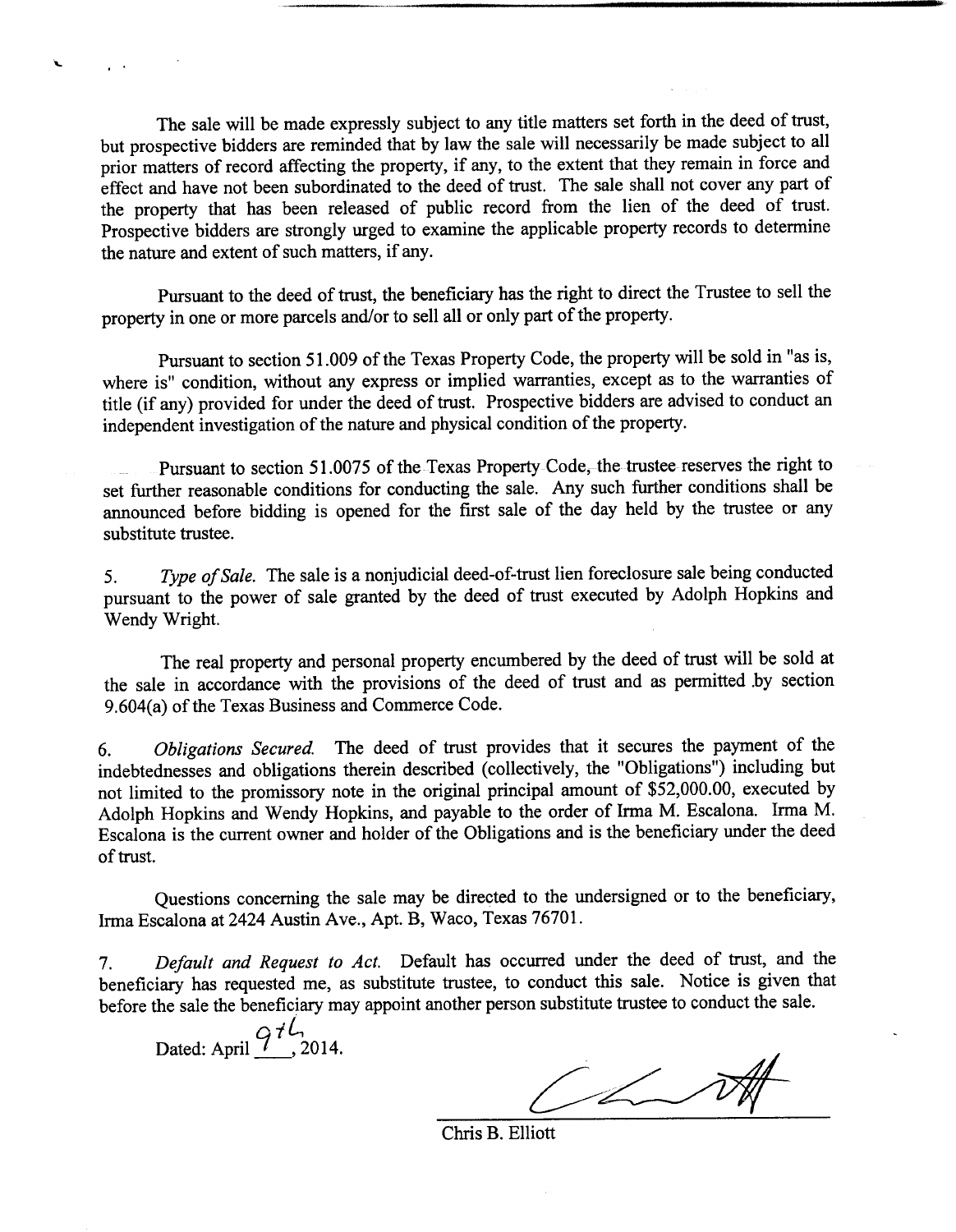# EXHIBIT "A"

TRACT ONE: Being a tract of land 80.0' x 130.0' x 80.0' x 130.0' out of the John Ricker Survey, A-284, Victoria County, Texas, being described by metes and bounds as follows, to-wit:

Beginning at <sup>a</sup> point in the Northern boundary line of Berkshire Drive, as is shown in a private survey, map and plat dated August 1957, prepared by James R. Hall, Registered Public Surveyor of San Marcos, Texas, which said survey, map and plat is of the 77.09 acre tract of land conveyed to William K. Smith, d/b/a Universal Homes Co., by Deed from J.A. Minatre, dated May 31st, 1957, of record in Volume 463, Page 105 of the Deed Records of Victoria County, Texas, said point of beginning being North 33 degrees, 15' West, a distance of 555. 50 feet from an iron pipe marking the South or Southwest corner of said 77.09 acre tract of land conveyed to William K. Smith, d/b/a Universal Homes Co.;

Thence, North 53 degrees, 45' East, a distance of 240 feet to the Western boundary line of Bradley Street;

Thence, North 64 degrees, 25' East, a distance of 355. 20 feet;

Ł,

Thence, North 60 degrees, 02' East, a distance of 80.0 feet to the Point of Beginning, which Point of Beginning marks also the Southwest corner of Lot No. Thirty-five (35), Block Number Nine (9) ofVictoria Plaza, as shown in said private survey hereinabove referred to:

Thence, North 29 degrees, 58' West, a distance of 130. 0 feet to <sup>a</sup> stake for corner;

Thence, North 60 degrees, 02' East, a distance of 80.0 feet to a stake for corner;

Thence, South 29 degrees, 58' East, a distance of 130.0 feet to <sup>a</sup> stake for corner in the Northern boundary line of said Berkshire Drive;

Thence, with the said Northern boundary line of Berkshire Drive, South 60 degrees, 02' West, a distance of 80.0 feet to the Point of Beginning; and being further described as all of Lot No. Thirtyfive (35), Block No. Nine (9), of Victoria Plaza, according to the private survey, map and plat of said Victoria Plaza, dated August 1957, and prepared by James R. Hall, Registered Public Surveyor of San Marcos, Texas.

TRACT TWO: Being a tract of land 80.0 feet by 130.0 feet by 94.31 feet by 130.78 feet out of the John Ricker Survey, Abstract 284, Victoria County, Texas; said tract ofland herein conveyed being described by metes and bounds as follows, to-wit:

Beginning at a stake marking the intersection of the Eastern boundary line of Farice Drive in the Northern boundary line of Berkshire Drive, which point of beginning also marks, the most Southern corner of Lot 36 in Block 9 of Victoria Plaza, a subdivision in Victoria County, Texas, according to the survey completed August 1957, by James E. Hall, Registered Public Surveyor of San Marcos,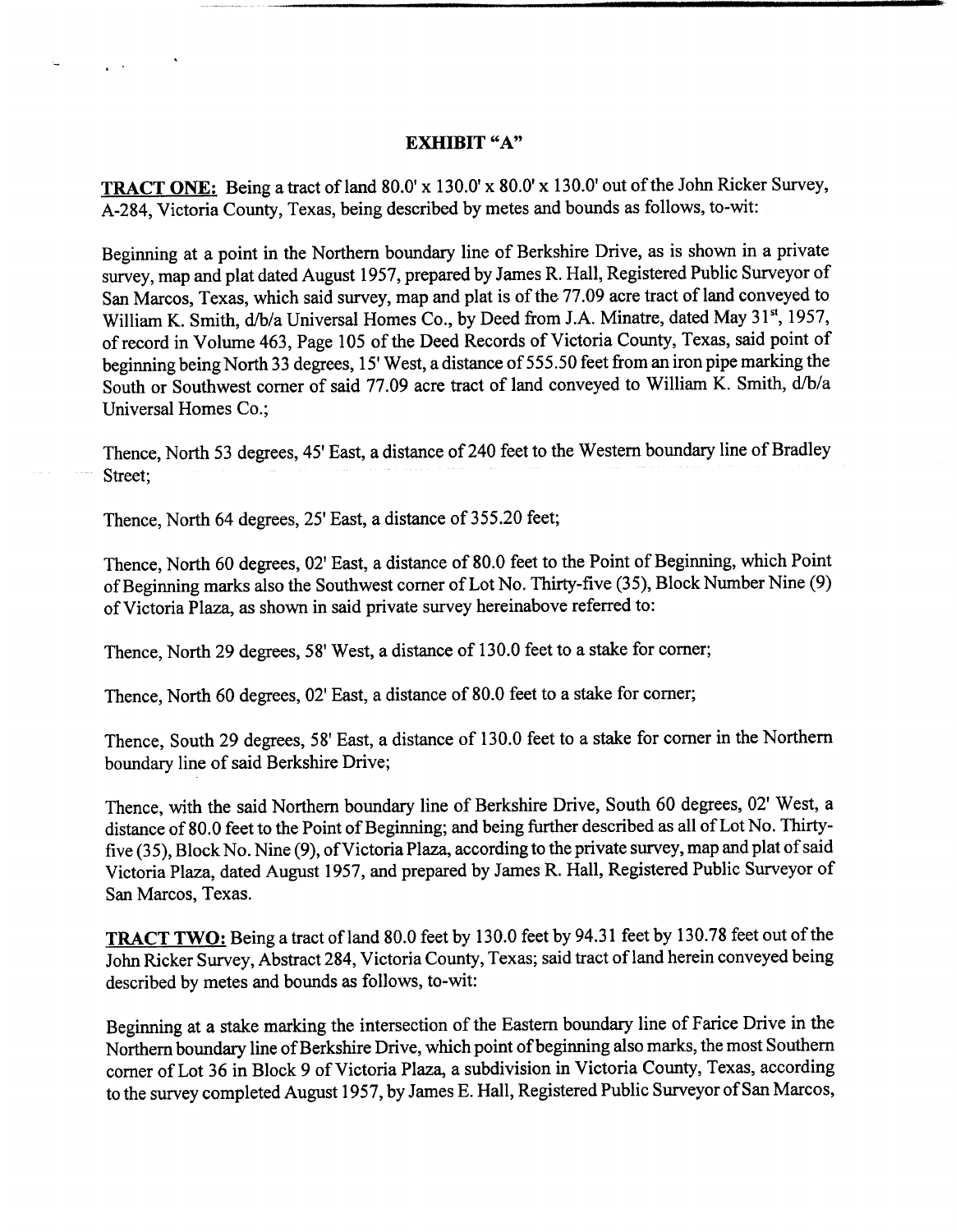Texas, which survey was of a certain 77.09 acre tract of land conveyed to William K. Smith, d/b/a Universal Homes Company by J.A. Minatre, by Deed dated May 31, 1957, and recorded in Volume 436, Page 105, of the Deed Records of Victoria County, Texas;

Thence, North 60° 02', East with the said Northern boundary line of Berkshire Drive, a distance of 80.0 feet to a stake for corner;

Thence North 290° 58' West with the common boundary line of Lots 35 and 36 in said Block 9, Victoria Plaza, a distance of 130.0 feet to <sup>a</sup> stake for corner;

Thence South 60° 02' West with the common boundary line of Lots 1, 2 and 36 in said Block 9, Victoria Plaza, a distance of 94.31 feet to <sup>a</sup> stake for corner;

Thence South 360° 15' East with the said Eastern Boundary line of Farice Drive, a distance of 130.78 feet to the Point of Beginning, and being further described as all of Lot 36 in Block No. 9, Victoria Plaza, according to the established map and plat of said Victoria Plaza Subdivison completed August <sup>1</sup> 957, by James R. Hall, Registered Public Surveyor of San Marcos, Texas.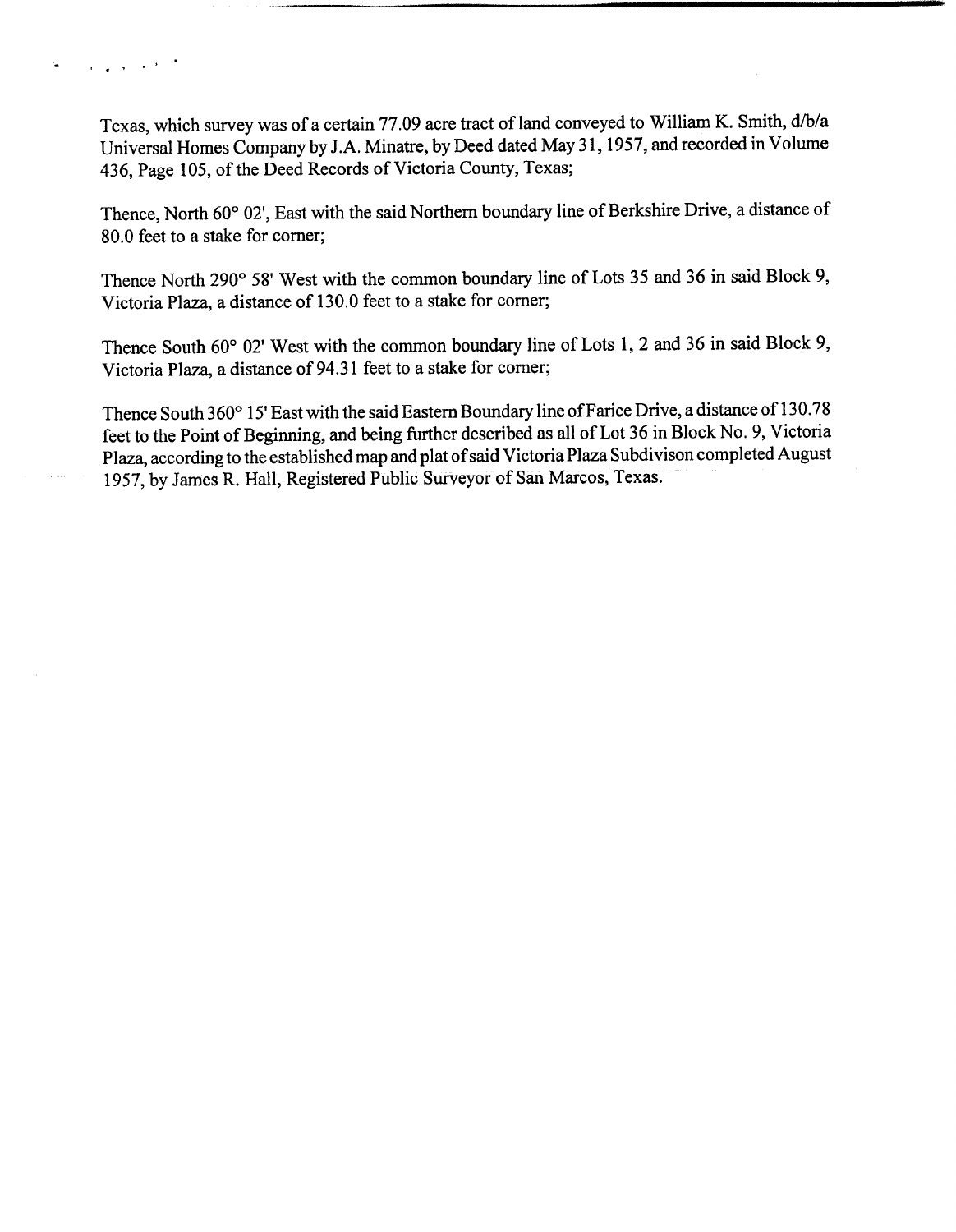

### NOTICE OF [SUBSTITUTE] TRUSTEE'S SALE

Assert and protect your rights as a member of the armed forces of the United States. If you are or your spouse is serving on active military duty, including active military duty as a member of the Texas National Guard or the National Guard of another state or as a member of a reserve component of the armed forces of the United States, please send written notice of the active duty military service to the sender of this notice immediately.

### 1. Date, Time, and Place of Sale.

Date: May 06, 2014

Time: The sale will begin at 11:00AM or not later than three hours after that time.

Place AREA IN FRONT OF THE EAST DOOR OF THE VICTORIA COUNTY COURTHOUSE BUILDING LOCATED AT 115 N. BRIDGE STREET OR AS DESIGNATED BY THE COUNTY COMMISSIONERS or as designated by the county commissioners.

# 2. Terms of Sale. Cash.

3. Instrument to be Foreclosed. The Instrument to be foreclosed is the Deed of Trust or Contract Lien dated June 11, 2010 and recorded in Document CLERK'S FILE NO. 201005855; AS AFFECTED BY 201008158 real property records of VICTORIA County, Texas, with JESSIE L SANDOVAL JR., grantor(s) and MORTGAGE ELECTRONIC REGISTRATION SYSTEMS, INC.(" MERS"), AS NOMINEE, mortgagee.

4. Obligations Secured. Deed of Trust or Contract Lien executed by JESSIE L SANDOVAL JR., securing the payment of the indebtednesses in the original principal amount of \$160,000.00, and obligations therein described including but not limited to the promissory note and all modifications, renewals and extensions of the promissory note. THE VETERANS LAND BOARD OF THE STATE OF TEXAS is the current mortgagee of the note and Deed of Trust or Contract Lien.

5. Property to Be Sold. The property to be sold is described as follows:

LOT SIXTEEN (16), BLOCK FOURTEEN (14), OF TANGLEWOOD SUBDIVISION, SECTION VII, AN ADDITION TO THE CITY OF VICTORIA, VICTORIA COUNTY, TEXAS, ACCORDING TO THE PLAT OF RECORD IN VOLUME 5, PAGE 43 OF THE PLAT RECORDS OF VICTORIA COUNTY, TEXAS.

6. Mortgage Servicer Information. The Mortgage Servicer is authorized to represent the Mortgagee by virtue of <sup>a</sup> servicing agreement with the Mortgagee. Pursuant to the Servicing Agreement and Texas Property Code § 51. 0025, the Mortgage Servicer is authorized to collect the debt and to administer any resulting foreclosure of the lien securing the Property referenced above. CITIMORTGAGE, INC., as Mortgage Servicer, is representing the current mortgagee, whose address is:

c/o CITIMORTGAGE, INC. 1000 TECHNOLOGY DRIVE O'FALLON, MO 63368 FILED

JO WOOLSEY, W. D. LAREW, W. L. LAREW, OR VICKI HAMMONDS Substitute Trustee c/o BARRETT DAFFIN FRAPPIER TURNER & ENGEL, LLP 15000 Surveyor Boulevard, Suite 100 COUNTY CLERK Addison, Texas 75001 VICTORIA COUNTY. TEXAS